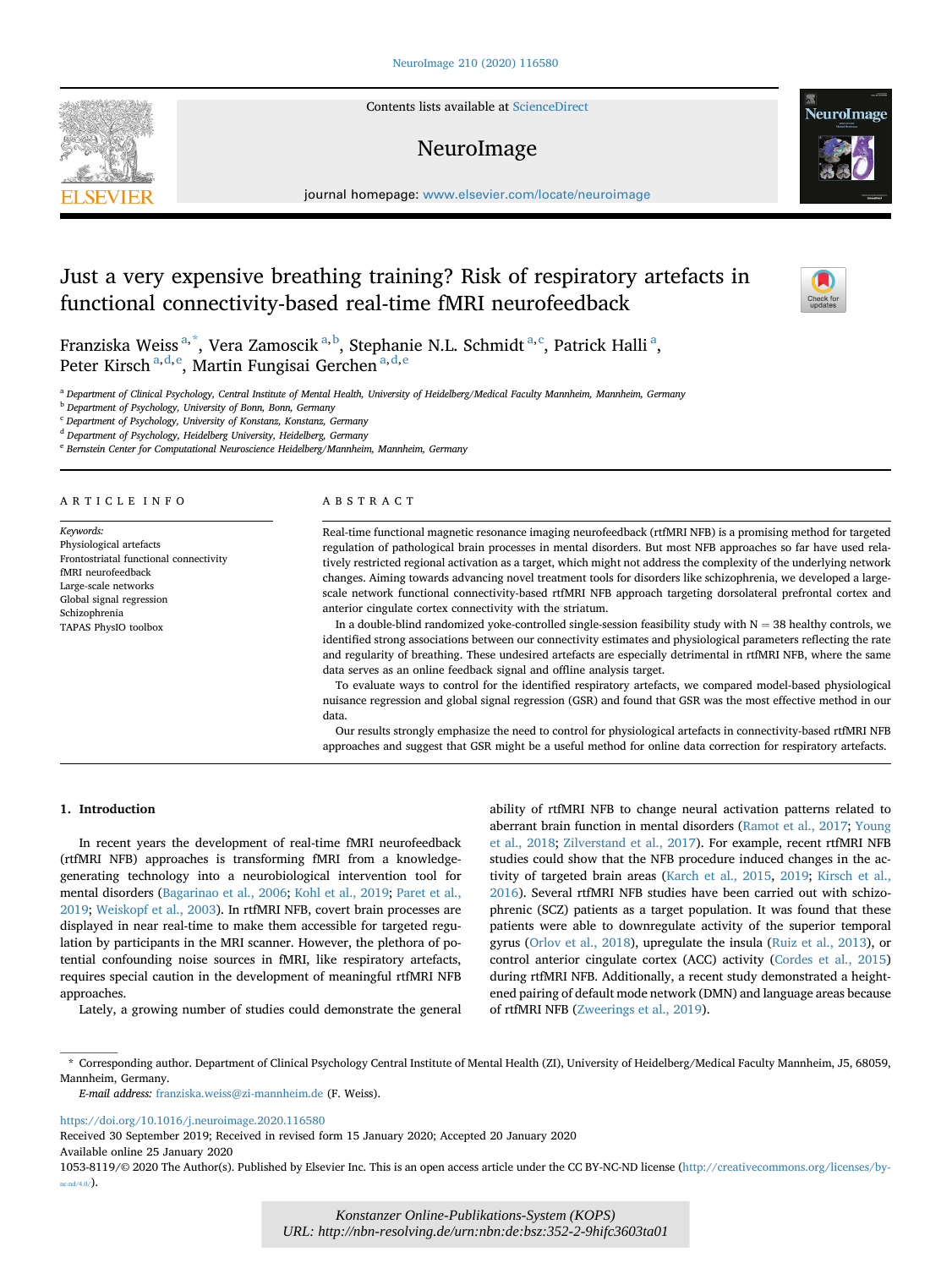However, most rtfMRI NFB research has hitherto mainly focused on regional BOLD activation as the target process ([Caria et al., 2012;](#page-7-4) [Dyck](#page-7-5) [et al., 2016](#page-7-5); [Karch et al., 2015](#page-7-1); [Nicholson et al., 2017;](#page-8-10) [Paret et al., 2016\)](#page-8-11). Although alterations in brain connectivity has been identified as a relevant mechanism in many mental disorders [\(Braun et al., 2018](#page-7-6); [Fornito](#page-7-7) [and Bullmore, 2015\)](#page-7-7), much fewer studies have utilized functional connectivity (FC) measures ([Megumi et al., 2015;](#page-8-12) [Yamashita et al., 2017;](#page-8-13) [Zhao et al., 2019](#page-8-14)) and even fewer studies used more complex measures like network-based approaches ([Ramot et al., 2017](#page-8-3)) or effective connectivity ([Koush et al., 2013](#page-8-15), [2017\)](#page-8-16). Thus, rtfMRI NFB requires further development until fully its potential of translating the results obtained with modern fMRI analysis methods like network analysis into directed interventions for regulating and normalizing distributed and complex brain processes in mental disorders is achieved.

Despite even higher risks of confounding noise effects accompanying more complex rtfMRI NFB approaches, the development of such methods might be a path worth following to address complex pathological neural phenotypes. These include changes in large scale neural networks in mental disorders such as Major Depressive Disorder [\(Kaiser et al., 2015\)](#page-7-8), ADHD ([Qian et al., 2019\)](#page-8-17), or SCZ. SCZ has been characterized for a long time as a network disorder of brain dysconnectivity [\(Friston et al., 2016;](#page-7-9) [Friston and Frith, 1995](#page-7-10); [Pettersson-Yeo et al., 2011\)](#page-8-18), including reduced connectivity of frontal with subcortical regions of which frontostriatal hypoconnectivity is most prominent ([Lin et al., 2018](#page-8-19); [Shukla et al., 2019;](#page-8-20) [Su et al., 2013\)](#page-8-21). Patients with schizophrenia are showing aberrant extra-striatal connectivity during psychosis, for example decreased FC of the putamen with right anterior insula and dorsal prefrontal cortex ([Peters et al., 2017\)](#page-8-22). Moreover, there is evidence of a relationship between decreased ventral striatum – ACC FC and SCZ symptoms [\(Lin et al.,](#page-8-19) [2018\)](#page-8-19). First-episode psychosis patients had lower FC between the putamen and anterior cingulate cortex, and this connectivity was predictive for the further development of negative symptoms and general functioning [\(Oh et al., 2019\)](#page-8-23). Consequently, disease-related brain networks might be a promising target for connectivity-based rtfMRI NFB in SCZ.

As a first step towards this goal we developed a novel large-scale network connectivity-based rtfMRI NFB approach to target frontostriatal connectivity deficits of the DLPFC and ACC with the striatum in SCZ and applied the method in a preregistered double-blind randomized yoke-controlled single-session pilot study with healthy controls ( $N = 38$ ) which we report here. In this manuscript we were unable to test our preregistered hypotheses, because during analysis we realized the presence of massively confounding physiological, especially respiratory, effects in the data. While we applied online motion parameter regression, spike regression of volumes affected by frame-to-frame movement, and regression of a cerebrospinal fluid (CSF) signal to clean the NFB signal from confounding factors, we did not collect prior measures to address physiological contamination of the feedback signal.

Importantly, the BOLD signal can be influenced by a variety of sources that can be labelled as noise. Examples of noise include structured noise i.e. gross subject movement and physiological sources (e.g. respiration and cardiac features) [\(Liu, 2016\)](#page-8-24) as well as random noise (e.g. thermal noise). Unsurprisingly, it is longstanding knowledge that retrospective corrections should be applied to the data to ensure reasonable quality of the findings - a notion pointed out in 1995 [\(Hu et al., 1995\)](#page-7-11).

Especially rtfMRI NFB methods using FC-based signals as the feedback source face a number of methodological problems which might be more pronounced than in activation-based feedback [\(Power et al., 2012;](#page-8-25) [Power et al., 2015\)](#page-8-26). In the analysis of FC-fMRI data, particularly physiological artefacts that strongly affect connectivity must be considered ([Nikolaou et al., 2016\)](#page-8-27). Physiological features such as heart rate and respiration mostly influence the connectivity of resting state networks ([Chu et al., 2018;](#page-7-12) [Nikolaou et al., 2016](#page-8-27)), underlining the need to control for these factors.

The experimental procedures we based our study on, however, are in line with general procedures in the fMRI field. While motion correction is nowadays applied by default in fMRI analyses, physiological noise

correction is still conducted only in a much smaller, although growing, number of studies. This is despite physiological artefacts forming one of the largest proportions of noise in general ([Kruger and Glover, 2001\)](#page-8-28). Therefore, in rtfMRI NFB, it is of large interest to subtract as many of these noise sources as possible from the data as the outcome of the whole procedure strongly depends on the validity of the feedback signal. Failure to correct for any of these sources might bias the whole procedure towards training unwanted strategies that are relatively easy to apply for participants, like changing breathing patterns.

Alarmed by our findings of confounding physiological effects, we tried to identify possible ways to control the identified confounding effects in our data and present the results of analyses with two different techniques for physiology correction, namely global signal regression (GSR) ([Aguirre, Zarahn,](#page-7-13) & <sup>D</sup>'[Esposito, 1998;](#page-7-13) [Power et al., 2015](#page-8-26)) and model-based correction for physiological noise signals with the TAPAS PhysIO Toolbox [\(Kasper et al., 2017](#page-7-14)).

#### 2. Methods

## 2.1. Participants

Healthy participants with normal or corrected-to-normal vision, eligible for MRI scanning, and without a history of mental or neurological disorders, prior and current psychiatric diagnoses, pregnancy, or acute intake of any medication except for oral contraceptives were recruited from the student population at Mannheim and Heidelberg. Two participants of the original sample of  $N = 40$  had to be excluded from analysis due to technical problems that occurred during scanning and  $N = 38$ healthy participants (23 women; age:  $23.39 \pm 4.24$  years; age range: <sup>18</sup>–35) were analyzed. Before participation, the experimental procedures were explained and participants provided written informed consent. During the experiment, participants were automatically assigned in a double-blind procedure to one of the two experimental groups: real neurofeedback (real NFB) or yoke neurofeedback (yoke group) through a predefined randomization list. The study was approved by the Ethics Committee of the Medical Faculty Mannheim at the University of Heidelberg, Germany (2018-520N-MA) and all procedures complied with the World Medical Association's Declaration of Helsinki.

#### 2.2. Preregistration

The study was originally planned for testing the capability of participants to modulate the target network with rtfMRI NFB and was preregistered at the Open Science Foundation (OSF NeCoSchi [https://osf.](https://osf.io/d6fre/) [io/d6fre/\)](https://osf.io/d6fre/). The confounding physiological effects described in this paper were not expected a priori and thus not preregistered, thus the reported analyses are exploratory.

## 2.3. Data/code availability statement

Raw fMRI data cannot be made publicly available due to protection of sensitive personal data. The summary data the analyses were based on are available at the OSF project site. We further provide the code to estimate the summarizing respiratory parameters at the OSF project site (OSF NeCoSchi [https://osf.io/d6fre/\)](https://osf.io/d6fre/).

#### 2.4. MRI scanning

MRI scanning was conducted at two 3T Siemens Trio TIM Scanners (Siemens Healthineers, Erlangen, Germany) at the Central Institute of Mental Health in Mannheim, Germany. MR images were obtained with a 32-channel head-coil. T1-weighted structural images were acquired with a repetition time of TR = 2.3 s, echo time of TE = 3.03 ms, flip angle =  $9^{\circ}$ , 192 slices, slice thickness = 1 mm, voxel dimensions = 1 x 1  $\times$  1 mm<sup>3</sup>,  $FOV = 256 \times 256$  mm and a matrix size = 256 x 256. BOLD signals were measured using an echo planar imaging (EPI) sequence with  $TR = 1.64s$ ,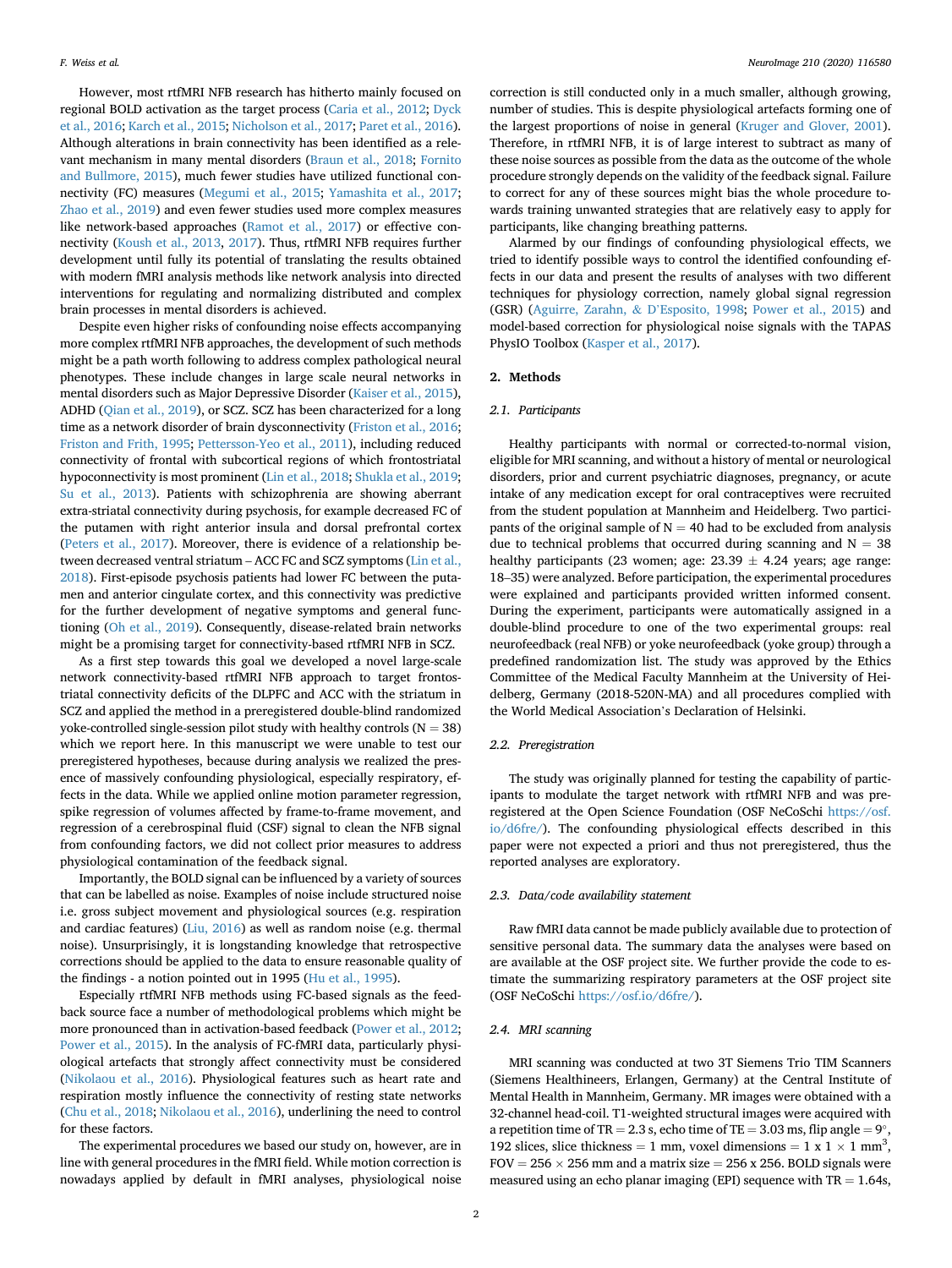$TE = 30$  ms, flip angle  $= 73^{\circ}$ . The whole brain was partitioned in 30 axial slices (3 mm of thickness) with a voxel size of  $3 \times 3 \times 3$  mm<sup>3</sup> and a field of view of 192 mm. All functional runs were acquired with the same EPI sequence.

### 2.5. Brain network definition

We focused the rtfMRI NFB approach and our further analyses on a bilateral network comprising the dorsolateral prefrontal cortex (DLPFC), the anterior cingulate cortex (ACC) and the striatum. The ACC was defined based on the Neuromorphometrics Atlas included in SPM12 (Wellcome Department of Cognitive Neurology, London, UK). The DLPFC was extracted from an automatical metaanalysis with Neurosynth [\(https](https://neurosynth.org/) [://neurosynth.org/](https://neurosynth.org/); [Yarkoni et al., 2011](#page-8-29)) on the term 'DLPFC'. In the next step we used the brain parcellations by [Schaefer et al. \(2018\)](#page-8-30) for the cortical regions and by [Choi et al. \(2012\)](#page-7-15) for the striatum and extracted the ROIs that fell into the defined regions, providing 22 DLPFC ROIs, 23 ACC ROIs, and 13 striatum ROIs in both hemispheres which adds up to a total of 58 regions. Both approaches that we used are based on the 7-network parcellation of the cerebral cortex by [Yeo et al. \(2011\).](#page-8-31) While this network definition procedure is relatively complex, it was chosen because we are aiming toward developing the basis for a flexible network-based neurofeedback approach that enables the estimation of complex graph-theoretical network measures and allows identification of potential sub-networks to further refine target networks.

## 2.6. rtfMRI NFB training

MRI scanning was conducted in a single session. Before scanning, participants provided demographic information and answered questionnaires including the German Version of the Beck Depression Inventory-II (BDI-II) [\(Beck et al., 1996\)](#page-7-16), the NEO Five-Factor Inventory (NEO-FFI) ([Costa Jr and McCrae, 2008](#page-7-17)), Schizotypal Personality Questionnaire (SPQ) ([Raine, 1991](#page-8-32)) and a sensory inventory ([Zamoscik et al., 2017](#page-8-33)).

The scanning session comprised a 5:21 min T1-weighted anatomical MPRAGE scan, a resting state run, two NFB runs, and a transfer run of 9:29 min each. During the resting state measurement a fixation cross was shown at the center of the screen and participants were instructed to keep their eyes open while not thinking about specific things. A transfer run is often included in NFB experiments to test whether regulation ability transfers to situations without feedback. In our case the transfer run was exactly similar to the resting state run except that participants were instructed to use the strategies learned in the NFB runs to upregulate the target network. During NFB, a thermometer display was presented on the left and right side of a fixation cross and continuously updated every TR. This feedback signal showed averaged dynamic FC of DLPFC/ACC ROIs with striatum ROIs, and participants were instructed to upregulate the feedback signal. Participants in the yoke control group did not receive

their own feedback signal, but the saved signal of a participant from the real NFB group. Data of participants from the real group were saved in a first in first out queue, meaning that each recorded signal is used once in the yoke procedure, and a yoke participant always receives the first unused recorded signal. To ensure availability of data for the yoke procedure, the first three participants were assigned to the real feedback group. After completion of the scanning session, participants were interviewed, and group assignment was disclosed. For a graphical representation of the experimental setup and design, please see [Fig. 1](#page-2-0).

#### 2.7. Online data analysis

All online and offline analyses were conducted in MATLAB (R2017a, MathWorks Inc., Sherborn, MA, USA). Online rtfMRI NFB processing was conducted with in-house software based on SPM12 functions.

During the resting state scan, the acquired anatomical image was segmented and normalized to the SPM 12 TPM template. The inverse projection of the normalization was then applied to map the ROI masks into individual subject space. During rtfMRI NFB scanning each newly acquired volume was directly written to the analysis laptop and realigned to the first volume of the series. Then, averaged intensity values from all ROIs in this image were extracted and added to the ROI signal time series. At each step a general linear model (GLM) was applied over the whole available data to correct for movement parameters estimated during realignment, a cerebrospinal fluid (CSF) signal, and spikes associated with head movements (framewise displacement (FD) > 0.5 mm). Fisher Z-transformed Pearson correlations were then calculated from the last 30 points (i.e. implementing a sliding window size of 30 vol) of the corrected time courses of all cortical ROIs with all striatal ROIs and averaged to determine the feedback value presented to the participant. To assure availability of sufficient data for the online correction algorithm, the first feedback value was calculated after 37 vol (60.68 s). The feedback signal was only calculated from windows that included at least 15 vol not affected by head motions (FD  $<$  0.5 mm), otherwise the feedback value would not be estimated and the thermometer display would be kept constant until a window with sufficient data occurs.

## 2.8. Offline data analysis

Offline data analysis was conducted with SPM 12 (v7219). The anatomical image was segmented and normalized to SPM 12 TPM template MNI space. The first 15 vol of the functional data were discarded and the functional images were slice-time corrected, realigned, coregistered to the MPRAGE, normalized, and smoothed with an isotropic Gaussian kernel of 6 mm full width at half maximum.

A first level GLM was set up that included six movement parameters, the CSF signal, and dummy regressors for volumes affected by head motion (framewise displacement > 0.5 mm; scan-to-scan global signal

<span id="page-2-0"></span>

Fig. 1. Experimental setup and design. a) rtfMRI Neurofeedback Setup. Acquired images are reconstructed and sent to a laptop running in-house MATLAB scripts to preprocess the images and extract the neurofeedback signal. The feedback is sent to a computer running Presentation software and presented to the participant in the scanner as a thermometer value. During scanning physiology measures (respiration and cardiac) are recorded. b) Target Network. The feedback signal represented the averaged functional connectivity of ROIs in the ACC (upper left) and the DLPFC (upper right) with ROIs in the striatum (below). c) Experimental Design. A fixation cross is shown to the participant in the scanner. After approximately 1 min, the feedback signal is displayed as a thermometer value. This value is constantly adapted to represent the latest FC value estimated from the last 30 volumes. During resting state and transfer runs, only the fixation cross is presented.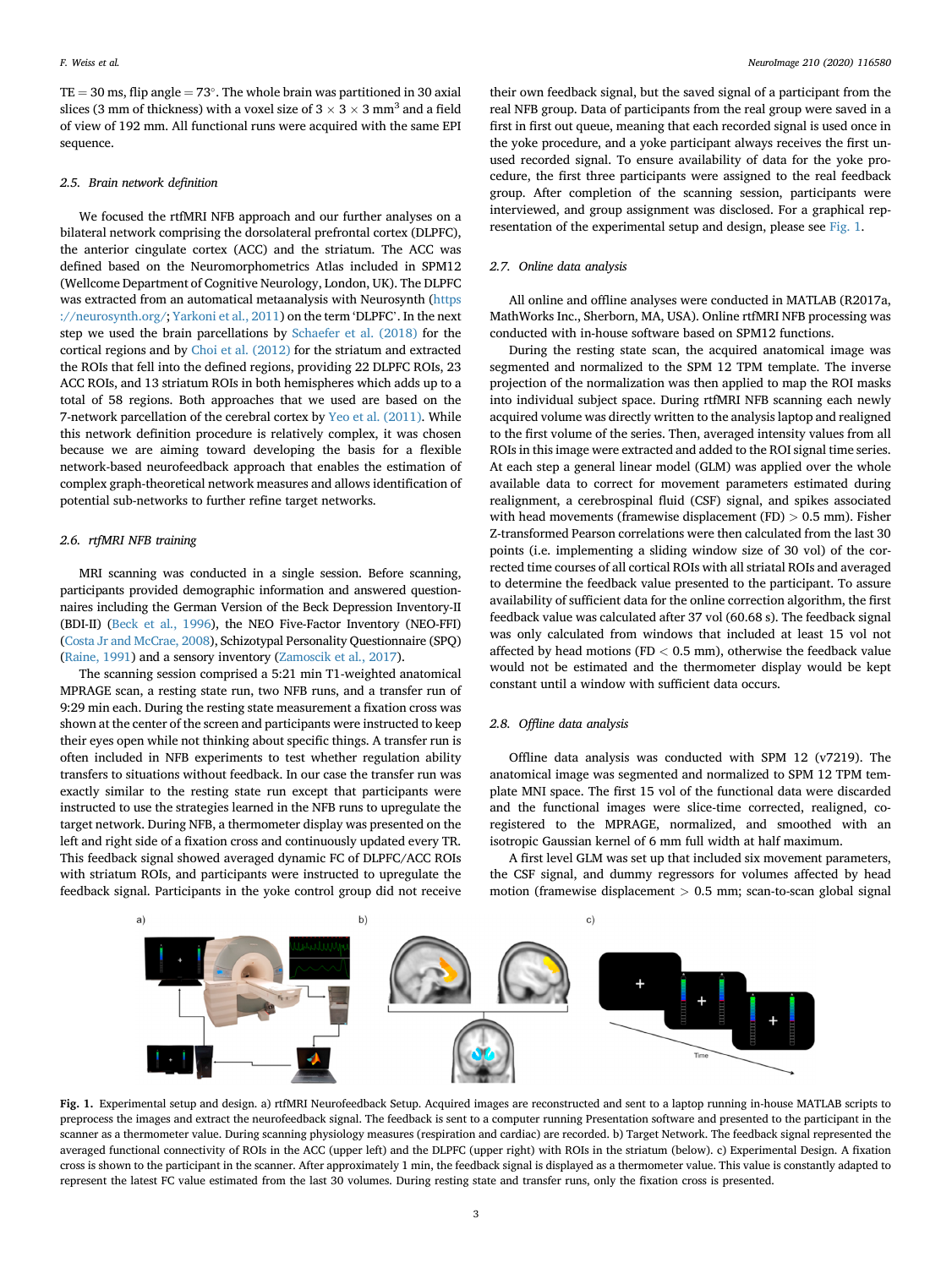change  $z > 4$ ) and a constant. Runs which exceeded a level of 20% movement-affected volumes were excluded from further analysis (3 runs in 3 subjects). Runs with problems with physiology recording were also excluded from analysis (2 runs in 2 subjects).

To assess possible methods to correct for physiological associations, the analyses were repeated with global gray matter signal regression (GSR), model-based physiological nuisance regression (Physio), as well as both (Physio & GSR) implemented in the first level model. To be more comprehensive we also added a repetition with white matter signal regression (WMR). Then, the time courses from the ROIs used in the online NFB procedure were extracted from the residual images of the first level analyses and large-scale network connectivity was estimated from averaged Fisher Z-transformed Pearson correlations between the DLPFC/ ACC ROIs and the striatal ROIs.

Second level analyses were conducted based on these DLPFC/ACCstriatum large-scale network connectivity values. In all second level analyses, age, gender and scanner were included as covariates. For group comparisons, we used two-sample t-tests implemented in a GLM model, which allowed for the addition of covariates. Associations of connectivity values with physiological parameters were assessed with partial correlations. As our main analyses are aiming at demonstrating confounding physiological effects, we did not correct the reported p-values for multiple comparisons, because multiple comparison correction might potentially hide nuisance effects in this case.

## 2.9. Physiological noise correction

Respiration and heart rate were recorded with a pulse finger clip and a respiration belt during MRI at a sampling rate of 50 Hz using built-in equipment (PMU Wireless Physio Control, Siemens Healthineers, Erlangen, Germany). Before estimating physiological parameters, we cut the physiological recordings based on recorded volume triggers so that they were exactly aligned with the analyzed fMRI data. Then we used the TAPAS PhysIO Toolbox ([Kasper et al., 2017;](#page-7-14) [https://doi.org/10.1016/j](https://doi.org/10.1016/j.jneumeth.2016.10.019) [.jneumeth.2016.10.019](https://doi.org/10.1016/j.jneumeth.2016.10.019)) to estimate 20 physiological nuisance regressors, including cardiac, respiratory, cardiac  $\times$  respiratory interaction (RETROICOR order 1), heart rate variability (HRV; RETROICOR order 3), and respiratory volume per time (RVT; RETROICOR order 4) terms. The derived physiology nuisance regressors were included in the first level GLM of the respective analyses (see above), and an F contrast over all physiology regressors was estimated to test whether physiology correction worked (see Supplementary Fig. 1 for six examples.). We also repeated the analyses with a more complex model with 39 regressors that included temporally shifted versions of the respiratory response function before convolution with RVT (shifts from -24 s to 18 s in 6 s steps and additional shifts of -3 s, -1 s, 1 s and 3 s) and HRV as described by [Biancardi et al. \(2009\).](#page-7-18)

## 2.10. Physiological parameters

While the PhysIO toolbox provides physiology time courses, we also calculated additional summarizing respiratory and cardiac parameters from the time courses that are potentially associated with the BOLD signal ([Zamoscik et al., 2018\)](#page-8-34) to test for confounding associations over subjects.

We created a set of respiration parameters: Breath Rate (peaks/ breaths per minute), expiratory pause duration, its variance, and expiration-to-inspiration time ratio. For these parameters, expiration was defined as starting at each maximum peak and ending at the lowest local minimum before the next maximum peak, and correspondingly, inspiration was defined as the opposite. With these data we calculated the expiration-to-inspiration time ratio. For detecting expiratory pauses, we calculated the slope of the respiration curve with a sliding window approach (window size of 5 samples) to find clusters of minimum peaks which were then used to determine rough temporal markers for a provisional pause onset. This was recursively extended into both directions

based on the slope parameters to determine pause onset and offset. In addition to the expiratory pause duration, we calculated the coefficient of variance (standard deviation divided by the mean) of pause duration (Pause CV; see Supplementary Fig. 5). For a more detailed description of the respiratory parameters please see also ([Zamoscik et al., 2018\)](#page-8-34). Additionally, we estimated heart rate (beats per minute) and two heart rate variability parameters, namely the standard deviation of the length of all beat intervals (SDNN [ms]) and the root mean square of successive differences of intervals (RMSSD [ms]).

#### 3. Results

#### 3.1. Functional connectivity group comparison

Connectivity estimates of the NFB runs were compared between the experimental groups with a one-sided independent samples t-test in accordance with the preregistered hypotheses. Higher large-scale network connectivity between DLPFC/ACC and striatum was found in the real NFB group in comparison to the yoke group during the first NFB run (NFB1: t  $(31) = 1.81$ , p = .040). Comparisons of connectivity estimates of the second NFB and the transfer run did not yield significant effects (NFB2: t (32) = 0.66, p = .258; transfer: t (30) = 0.615, p = .277). After including physiological nuisance regressors estimated with the PhysIO toolbox in the first level model, the group comparison of NFB1 remained significant (t (31) = 1.70,  $p = .049$ ). However, when GSR or GSR and physiology correction combined were applied to the data, the effect in the first NFB run was no longer significant (GSR:  $t$  (31) = 1.09, p  $=$  .142; GSR and physiology correction: t (31)  $=$  0.84, p  $=$  .205) (see [Fig. 2](#page-4-0) and Supplementary Fig. 12).

## 3.2. Physiological associations

3.2.1. Correlations between physiology measures and functional connectivity We then investigated the correlations of physiological measures with the target FC of the respective runs. These analyses were conducted separately for each correction method. Here we report the associations with Breath Rate, Pause CV and RMSSD in the first NFB run. The results for the other parameters and the other runs are similar and are presented in detail in the supplement.

#### 3.2.2. Data not corrected for physiology

The analyses consistently showed strong significant correlations of respiratory physiological parameters with the target FC during NFB1 (see [Fig. 3](#page-4-1), a and e and Supplementary Figs. 4–<sup>7</sup> for all runs). Cardiac parameters showed no correlation with our FC estimate in NFB1 (RMSSD:  $rho = -0.026$ ,  $p = .888$ ) (see [Fig. 4](#page-5-0), a), but a relatively weak association in the resting state data (Supplementary Figs. 8–10).

#### 3.2.3. Physio correction

When physiology correction with nuisance regressors estimated with the PhysIO toolbox was used, only minor changes in the association of physiology and target FC were seen. As shown in [Fig. 3](#page-4-1) (b,f), Breath Rate and Pause CV both exhibited highly significant correlations with the target FC during NFB1 (Breath Rate: rho  $= -0.448$ , p  $= .009$ ; Pause CV: rho = 0.606, p = 1.8659e-04). For further details, see Supplementary Figs. 4–7. In line with the uncorrected analyses, the cardiac parameter RMSSD showed almost no association with the respective BOLD signal (rho =  $-0.027$ , p = .883) as can be seen in [Fig. 4](#page-5-0) (Supplementary Figs. 8–10). Using a more complex model with shifted respiratory response functions did only slightly diminish these associations during NFB1 (Breath Rate: rho = -0.400, p = .023; Pause CV: rho = .477, p = .006; see Supplementary Fig. 14).

#### 3.2.4. Global signal correction

In comparison to the previous approach, applying GSR in the first level analyses yielded non-significant correlations between target FC and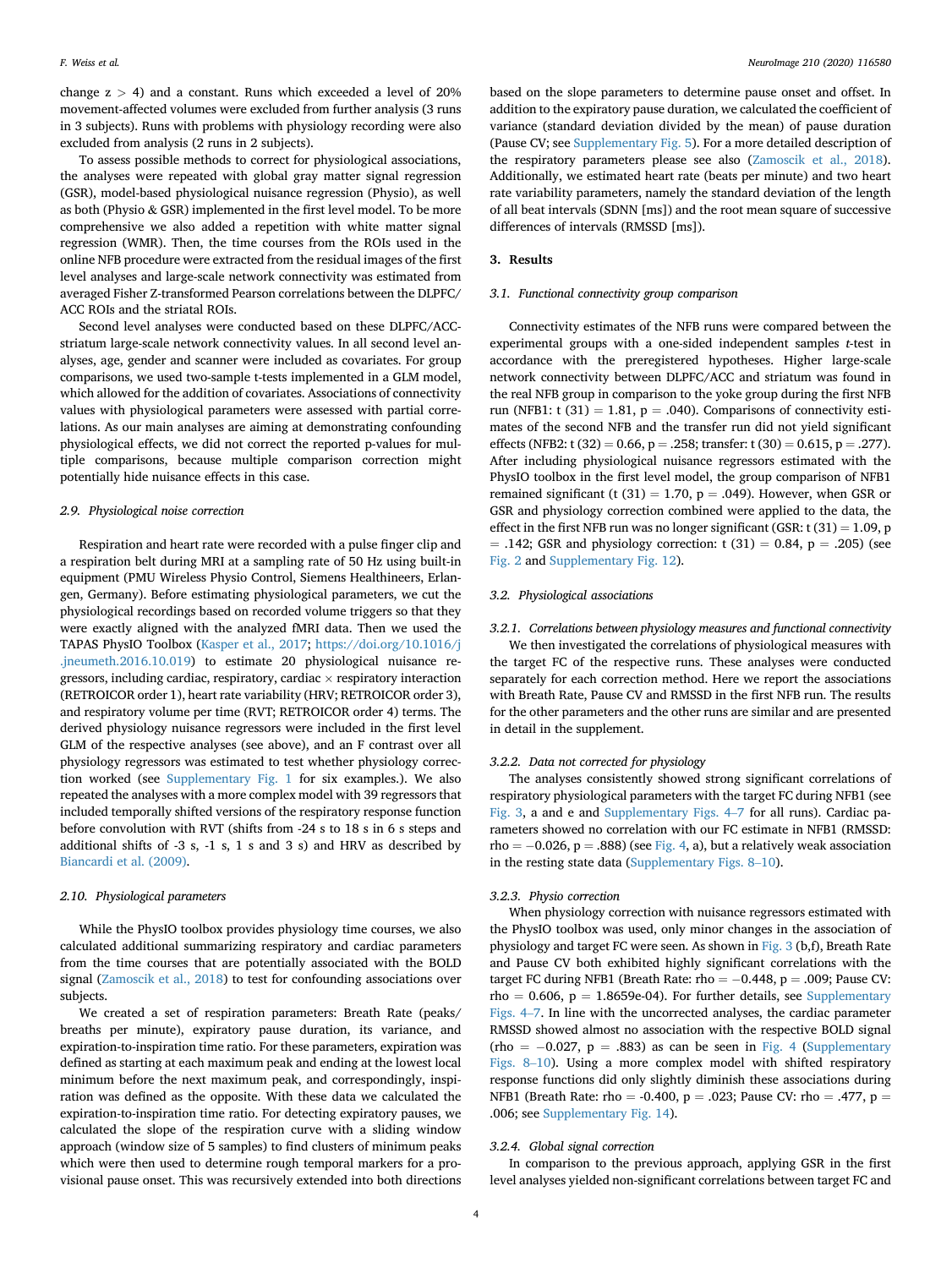<span id="page-4-0"></span>

Fig. 2. Group effect in the first neurofeedback run (NFB1). a) Group comparison of network connectivity between the real NFB and yoke NFB group uncorrected for physiology. b) Group comparison of network connectivity between the real NFB and yoke NFB group in data with global signal (GSR) and model-based physiology (Physio) correction.

all parameters for respiration (Breath Rate: rho =  $-0.079$ , p = .662; Pause CV: rho =  $-0.060$ , p = .74; [Fig. 3](#page-4-1) (c, g)) and HRV (RMSSD: rho = 0.047,  $p = .797$ ; [Fig. 4](#page-5-0) (c)) during NFB1 (Supplementary Figs. 4–10). In an exemplary subject we show a strong association of the global signal with the data (Supplementary Fig. 2a). In contrast to GSR, white matter regression (WMR) did not eliminate the associations during NFB1

(Breath Rate: rho =  $-0.27$ , p = .129; Pause CV: rho = 0.558, p = 7.4163e-04; see Supplementary Fig. 14).

#### 3.2.5. Global signal and physio correction

The combination of GSR and model-based physiology nuisance regressors likewise resulted in non-significant correlations across all

<span id="page-4-1"></span>

Fig. 3. Association of respiratory parameters with network connectivity in the first neurofeedback run (NFB1). Correlations of the respiratory parameters Breath Rate and Pause CV (standard deviation of respiration pause duration divided by its mean), a measure for regularity of breathing, with target network connectivity for the different physiology corrections. Physio: model-based physiology correction; GSR: global signal regression. Please note that, as expected, GSR overall shifted connectivity estimates towards 0.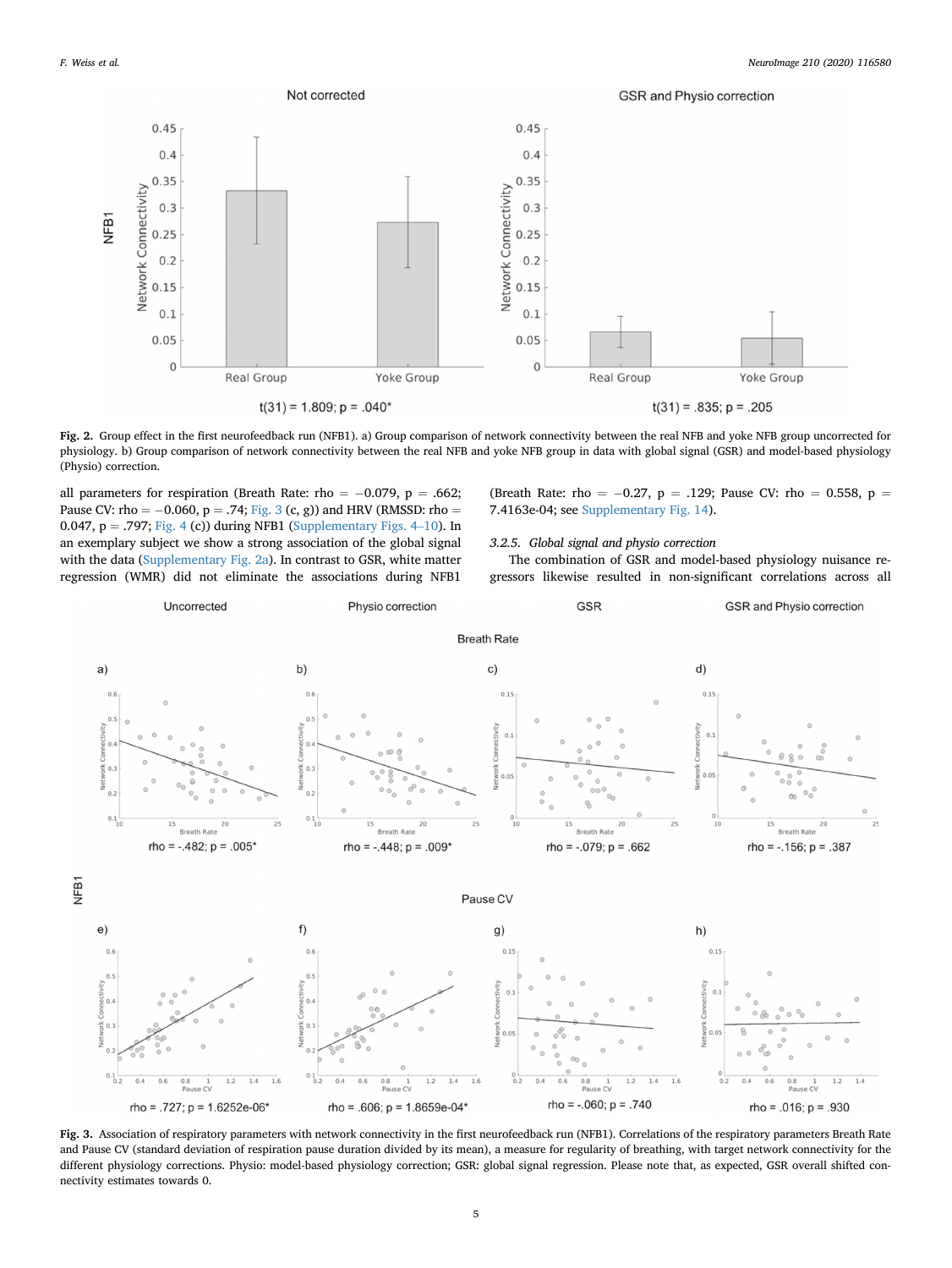<span id="page-5-0"></span>

Fig. 4. Association of cardiac parameters with network connectivity in NFB1. Correlations of the cardiac parameter RMSSD (root mean square of the successive differences [ms]) with target network connectivity for the different physiology corrections. Physio: model-based physiology correction; GSR: global signal regression. Please note that, as expected, GSR overall shifted connectivity estimates towards 0.

parameters (Breath Rate: rho  $= -0.156$ , p  $= .387$ ; Pause CV: rho  $= 0.016$ ;  $p = .93$ ; RMSSD: rho = 0.007,  $p = .969$ ), see [Fig. 3](#page-4-1) (d, h) and 4 (d) and Supplementary Figs. 4–10. The association of the global signal with the data is much larger than the association of model-based nuisance regressors (Supplementary Fig. 2b).

#### 3.2.6. Change in physiological parameters between runs in the experiment

Because of the associations between respiratory parameters and connectivity estimates we explored whether respiration changed between runs differently in the groups (Supplementary Fig. 11). to identify training effects on respiratory parameters. We first tested whether the parameters changed between the resting state run and the first NFB run. On a descriptive level, Breath Rate was slightly increased in the real feedback group (mean change: .245) and even more in the yoke feedback group (mean change: 1.22), but the groups did not show significant differences in Breath Rate between rest and NFB1 (t(31) = -1.007, p = .322). However, the change in Breath Rate was negatively associated with the change in connectivity (rho = -.533,  $p = .001$ ). For Pause CV, the change was significantly different between the groups  $(t(31) = 2.085, p$  $=$  .045) with a mean change of .258 in the real group and a mean change of .017 in the yoke group. Furthermore, we found a strong relationship between Pause CV change and change in connectivity (rho = .757,  $p =$ 3.3812e-07).

Between the first NFB run and the second, we did not find significant group differences in the change of these respiratory parameters. On a descriptive level, Breath Rate was reduced in the real feedback group (mean change: 0.742) and not in the yoke group (mean change: 0.007), but the groups did not significantly differ in Breath Rate change between NFB1 and NFB2 (t (31) =  $-1.257$ , p = .218). However, the change in Breath Rate was negatively associated with the change in connectivity (rho  $= -0.515$ ,  $p = .003$ ). For Pause CV, the real group had a mean change of  $-0.064$  and the yoke group of .037, and the change was also not significantly different between the groups (t (31) =  $-1.092$ , p = .283). For Pause CV there was no association between parameter change and change in connectivity (rho =  $0.232$ , p = .201).

#### 4. Discussion

We conducted a double-blind randomized yoke-controlled singlesession pilot trial originally designed and preregistered to test the feasibility of a newly developed large-scale FC rtfMRI NFB approach targeting DLPFC/ACC-striatum FC. When testing the preregistered hypotheses we found only a weak effect in the first NFB run (NFB1). After applying corrections for physiological artefacts, this effect could not be detected any longer. This allowed us to assess the influence of physiological parameters on our FC estimates in exploratory analyses. In our data we identified worryingly strong relationships between parameters reflecting the rate and regularity of breathing and our target large-scale network FC signature during all runs of the experiment, as well as a putative training effect on the regularity of respiration (Pause CV) from the resting state to the first NFB run.

Of note, our results are based on second-level analyses, where interindividual differences in respiration between participants were strongly associated with differences in large-scale network connectivity. This is relevant in rtfMRI NFB because the comparison of different subjects in different groups is often used as the level of analysis, and differences in respiration or changes in respiration during NFB training might lead to false positive results. We are aware that a single NFB training session may not provide enough data to assess whether our large-scale rtfMRI NFB approach worked, or whether a training effect of physiological parameters occurred. However, we collected a sufficient amount of data to clearly identify the associations of our large-scale network FC measure with respiratory parameters.

With hindsight, these relationships should have been expected. In general, the existence of respiratory artefacts has been well described for fMRI [\(Caballero-Gaudes and Reynolds, 2017;](#page-7-19) [Chu et al., 2018;](#page-7-12) [Nikolaou](#page-8-27) [et al., 2016](#page-8-27); [Power et al., 2018](#page-8-35); [Power et al., 2017\)](#page-8-36). These low-frequency confounds reduce the sensitivity of the signal ([Murphy et al., 2013](#page-8-37)) and are not extracted by standard physiology corrections [\(Birn et al., 2006\)](#page-7-20) and low pass filtering [\(Liu et al., 2017\)](#page-8-38).

Physiological artefacts have an especially heavy influence on FC estimates [\(Nikolaou et al., 2016\)](#page-8-27). Particularly respiration effects are difficult to distinguish from FC due to identical spatial locations and temporal characteristics ([Birn et al., 2006\)](#page-7-20). Our target network was more strongly affected by respiration than by cardiac features, suggesting that in frontostriatal networks cardiac features have little effect on the BOLD response. Here, our results are in line with the finding that cardiac properties generally influence the global BOLD signal only to a small degree ([Power et al., 2018](#page-8-35)). Whereas CSF regions and regions near greater arteries and draining veins are especially vulnerable for noise of cardiac nature [\(Bhattacharyya and Lowe, 2004](#page-7-21); [Birn et al., 2006;](#page-7-20) [Cab](#page-7-19)[allero-Gaudes and Reynolds, 2017](#page-7-19)).

Thus, the consequences of respiratory artefacts are concerning and it is important to control for them. This is of even higher importance in the case of rtfMRI NFB, where the fMRI signal or a derived measure is the fed back to be modulated by the participants in addition to being the main analyzed data. If confounding effects in the feedback signal are not corrected, it might be much easier for the participants to manipulate the target signal by changing physiological parameters like breathing patterns instead of regulating brain processes. For example, [Ramot et al.](#page-8-3) [\(2017\)](#page-8-3) reported that subjects stated that they have changed their breathing patterns as a behavioral strategy to regulate the neurofeedback signal. Indeed, a common objection against rtfMRI NFB is the danger of confounding noise that might contaminate the feedback signal. Our empirical results suggest that there is indeed a real danger for respiratory artefacts, at least in connectivity-based rtfMRI NFB, which may simply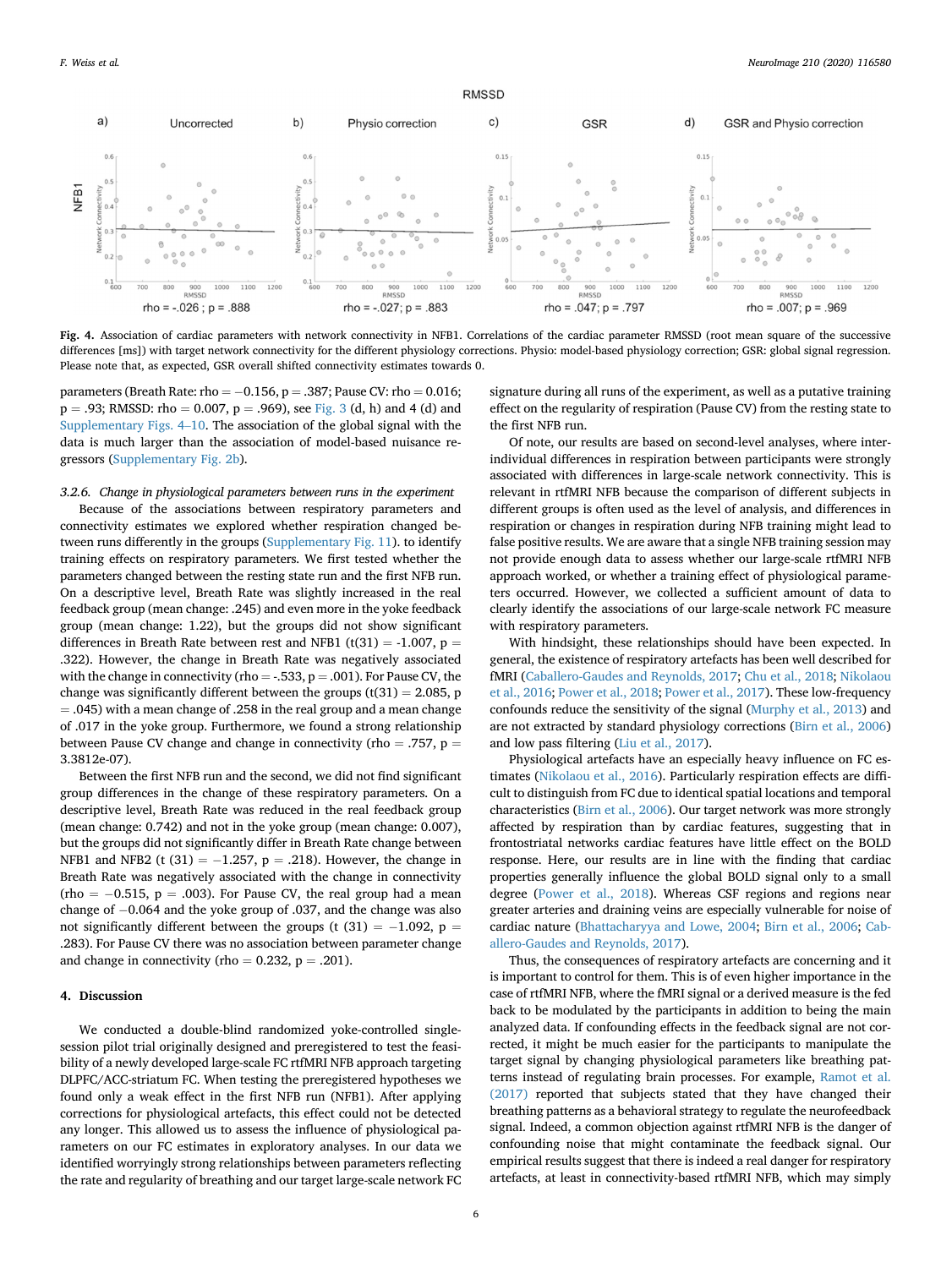lead to a costly form of breathing training, rather than an effective NFB treatment. To identify ways to control for the unintended associations, we assessed two possible approaches to correct for the identified artefacts in our data, the inclusion of model-based physiological nuisance regressors estimated with the TAPAS PhysIO toolbox, and the simpler but also disputed inclusion of the global gray matter signal in the first level model. While we tested these approaches offline with already acquired data, we chose them because both could be implemented relatively easily in the online rtfMRI NFB procedures.

In general, the PhysIO toolbox and the regression of physiological nuisance parameters seemed to work at least satisfactorily. F-contrasts over all physiological regressors included in the respective first level analyses showed strong relationships with the data, with only very few runs showing weak relationships (see Supplementary Fig. 1). However, the model-based physiology corrections resulted in virtually no change of the second level association of connectivity estimates with physiological parameters. This was surprising, as the model-based approach represents the current state-of-the-art for physiology correction. It nonetheless seems relatively unlikely that this was due to failures in the application of the toolbox or in the toolbox itself. We have carefully double-checked our analyses, and even if physiology correction did not work as perfectly as possible, the large amount of variance removed together with its very small influence on the second level associations makes it unlikely that this would be substantially changed if the removed variance would not be increased much further. Nonetheless, we cannot exclude the possibility that the used physiological recordings are not of optimal quality as the built-in recording devices probably provide suboptimal measurements which could influence the quality of the model-based physiological correction. However, our data quality should be at a comparative standard level and reflect the level available at other sites with similar standard equipment.

In comparison to model-based physiology correction, model-free GSR was capable of attenuating the associations between the same physiology parameters and target measure sufficiently, resulting in non-significant correlations. The association was even further attenuated when a combination of GSR and Physio correction was used. GSR seemed to reduce variance in both groups, as well as the mean difference between groups. After GSR the residual variance in the first NFB run seems to be relatively larger in the yoke group than in the real group ([Fig. 2](#page-4-0)), which might be expected. Participants in the yoke group have no control about the brain process they try to regulate. Therefore, they should apply diverse strategies that randomly influence the target process and increase variance.

Several issues might be related to the difference between the modelbased and model-free GSR approaches. An apparent difference between GSR and Physio correction is the strength of association with the data, and thus the amount of variance removed by the approaches, which is much larger for GSR (Supplementary Fig. 2). This might reflect the ability of the global signal to capture more noise in the data than the modelbased physiology nuisance regressors. Another possibility might be that the intraindividual physiology nuisance regressors do not eliminate interindividual differences in the baseline of physiological parameters, which are then taken up by the second level analyses at the group level. Furthermore it was recently shown that the used measure of respiratory volume over time (RVT) can have inferior correction performance for respiratory artefacts in comparison to alternative approaches like RVT envelope of the waveform or windowed variance in the waveform ([Power et al., 2020](#page-8-39)), which might provide an explanation for the failure of the physiological model to capture much variance in this studyThere is also the option that a real relationship between respiration and the target brain process exists, and that the frontostriatal network is in fact controllable by changing respiration, or that another brain region controls both, the network and respiration.

It should be noted that our results are not in line with the report of [Hellrung \(2018\)](#page-7-22) who conclude that in activation-based rtfMRI NFB of the amygdala training effects are not mainly driven by physiological artefacts. It might be the case that our large-scale network NFB approach is specifically sensitive for the artefacts.

Taken together, in our analyses GSR was the single most effective method to correct for the undesired physiological associations that we detected in the group data. This fits to prior research emphasizing the ability of GSR to capture not only the activity of voxels located in the major clusters of the brain ([Chen et al., 2012\)](#page-7-23), but also reflects noise of different origins i.e. scanner driven-noise, motion, respiratory and heart-rate [\(Murphy and Fox, 2017](#page-8-40)).

According to [Zarahn et al. \(1997\)](#page-8-41) inclusion of the global signal as a covariate decreases the effects of spatially related noise, which again allows for a better detection of effects in fMRI studies ([Aguirre et al.,](#page-7-24) [1997\)](#page-7-24). Interestingly, after correlating the global signal with fMRI data, [Birn et al. \(2006\)](#page-7-20) found that these maps were identical to maps of regions with signs of respiration. These correlations were particularly strong in gray matter regions elucidating the need to take this knowledge into account for fMRI analyses. GSR has also been suggested recently as a method to correct for noise of respiratory nature in modern multi-echo fMRI sequences [\(Power et al., 2018\)](#page-8-35), although this has been debated ([Power et al., 2019;](#page-8-42) [Spreng et al., 2019\)](#page-8-43).

Despite the ability of GSR for noise correction, it remains a controversial technique because it is unclear what the global signal in fact measures. As it is a hard problem to delineate low-frequency artefacts from neural effects, real signal could potentially be removed by the method [\(Hahamy et al., 2014\)](#page-7-25). Another common remark about GSR is that it might induce spurious negative correlations [\(Saad et al., 2012\)](#page-8-44), e.g. of task-negative and task-positive networks [\(Fox et al., 2009\)](#page-7-26). However, similar negative correlations might also appear when only physiological noise correction is applied [\(Chang and Glover, 2009](#page-7-27)) and some negative correlations might reflect real neural signal instead of artefacts ([Chai et al., 2012\)](#page-7-28).

However, it has to be noted that GSR may skew results in clinical populations. It was shown that the global signal is changed in SCZ, although it is unclear in which direction the changes occur, since opposing results were reported ([Hahamy et al., 2014](#page-7-25); [Yang et al., 2014\)](#page-8-45). While [Caballero-Gaudes and Reynolds \(2017\)](#page-7-19) emphasize caution in the application of GSR to task-based activity or FC, it currently seems to be the most effective approach for eliminating global artefacts ([Power et al.,](#page-8-36) [2017\)](#page-8-36) and shows superior output than different state-of-the-art correction methods, like e.g. ICA in terms of eliminating motion artefacts ([Burgess et al., 2016](#page-7-29); [Liu et al., 2017](#page-8-38)).

So far it remains unclear how well GSR would work in rtfMRI NFB, and which correction method is providing the best online signal for learning to modulate brain networks. Thus, further research is needed to replicate the results and better understand the reported effects.

It is also crucial to mention that respiration is indeed truly associated with neural activity [\(Heck et al., 2016;](#page-7-30) [Herrero et al., 2018;](#page-7-31) [Ito et al.,](#page-7-32) [2014\)](#page-7-32) and the removal of the respiratory signal might thus also result in the loss of actual neural information. The reasons why we consider all physiological associations as artefacts here are that it is not clear how nuisance and real effects could be separated, and that rtfMRI is probably too costly to be the method of choice to measure and feedback signals that are strongly coupled to respiration, which could be assessed in a more direct and cheaper way.

Importantly, it was only possible to identify and examine the relationships between FC and physiology in this study because we recorded physiological parameters during fMRI scanning, otherwise the detected associations might have gone unnoticed. It thus follows as a clear recommendation for fMRI NFB research that physiological signals are recorded during scanning, and that the contamination of the target signal by physiological parameters is assessed and reported. To foster replication and further research on this topic we provide the scripts that we used to estimate physiological parameters as an open source script.

## 5. Conclusion

Our results suggest that it might be necessary to account for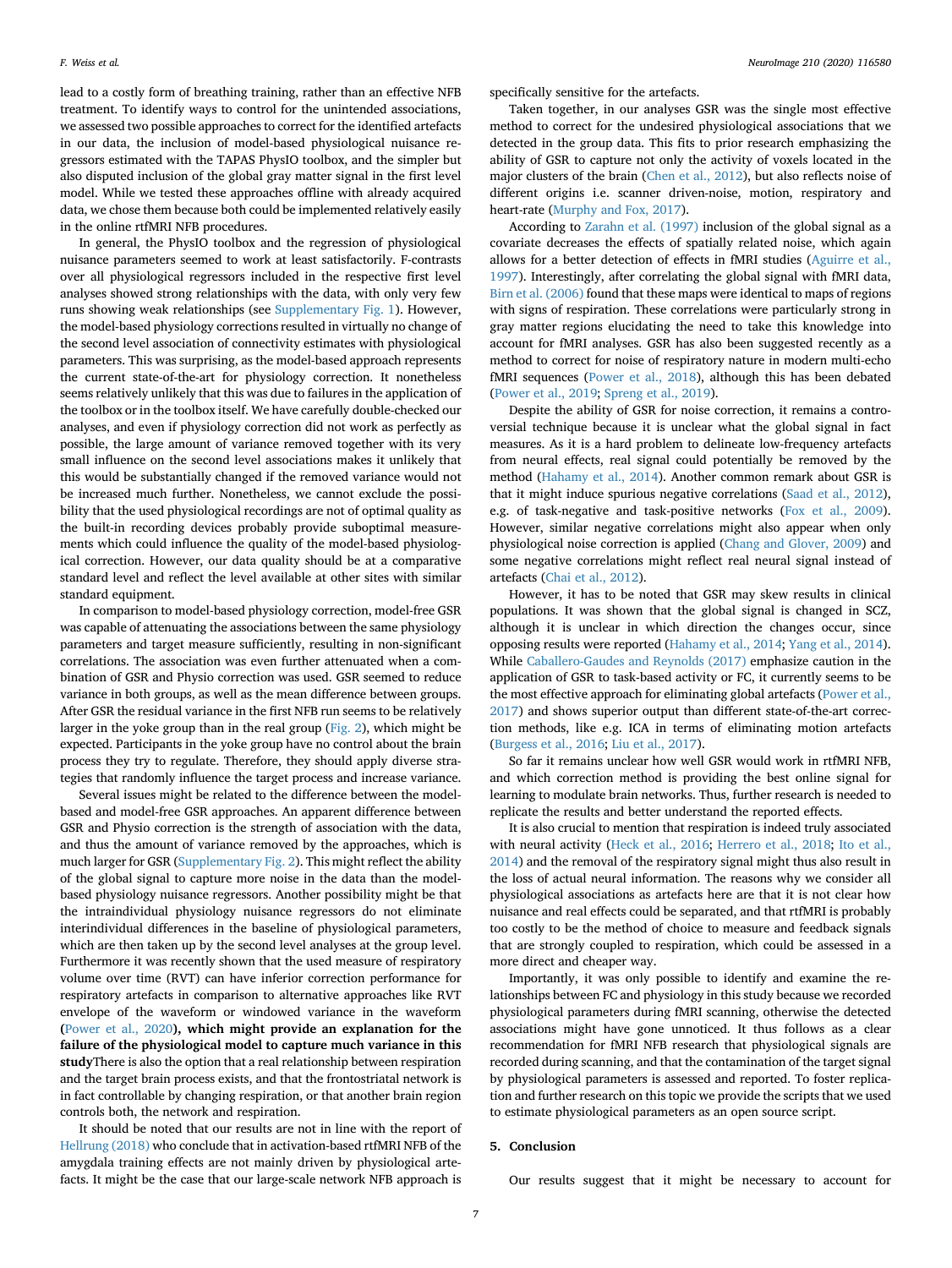F. Weiss et al. NeuroImage 210 (2020) 116580

physiological artefacts in connectivity-based rtfMRI NFB, for example by applying online GSR. Failures in correction of physiological artefacts from online signals might lead to a confounded feedback which undermines the methodology of a study and challenges the validity of the conclusions. Given the massive impact physiological artefacts have on the BOLD signal, caution seems to be needed when interpreting the results of studies that do not use working physiology correction.

#### Funding

The study was partially financed by grants from the European Union'<sup>s</sup> Horizon 2020 research and innovation programme (grant agreement No 668863 (SyBil-AA)), the Deutsche Forschungsgemeinschaft (Collaborative Research Center TRR 265-C04) and the German Federal Ministry of Education and Research/BMBF (01EA1605) to P.K. The funding sources had no involvement in study design, the collection, analysis and interpretation of data, and in the writing of the report.

## Declaration of competing interest

The authors declare that they have no known competing financial interests or personal relationships that could have appeared to influence the work reported in this paper.

## CRediT authorship contribution statement

Franziska Weiss: Conceptualization, Formal analysis, Investigation, Methodology, Validation, Visualization, Writing - original draft, Writing review & editing. Vera Zamoscik: Writing - original draft, Methodology, Software. Stephanie N.L. Schmidt: Software. Patrick Halli: Visualization. Peter Kirsch: Conceptualization, Investigation, Writing - original draft, Project administration, Funding acquisition, Supervision. Martin Fungisai Gerchen: Conceptualization, Formal analysis, Investigation, Methodology, Software, Supervision, Visualization, Writing - original draft, Writing - review & editing.

#### Acknowledgements

The authors would like to thank Christian Sojer for recruitment of participants and Ellen Schmucker for MRI scanning.

#### Appendix A. Supplementary data

Supplementary data to this article can be found online at [https://doi.](https://doi.org/10.1016/j.neuroimage.2020.116580) [org/10.1016/j.neuroimage.2020.116580.](https://doi.org/10.1016/j.neuroimage.2020.116580)

#### References

- <span id="page-7-24"></span>Aguirre, G.K., Zarahn, E., D'[Esposito, M., 1997. Empirical analyses of BOLD fMRI](http://refhub.elsevier.com/S1053-8119(20)30067-7/sref1) [statistics. II. Spatially smoothed data collected under null-hypothesis and](http://refhub.elsevier.com/S1053-8119(20)30067-7/sref1) [experimental conditions. Neuroimage 5 \(3\), 199](http://refhub.elsevier.com/S1053-8119(20)30067-7/sref1)–[212](http://refhub.elsevier.com/S1053-8119(20)30067-7/sref1).
- <span id="page-7-13"></span>Aguirre, G.K., Zarahn, E., D'Esposito, M., 1998. The inferential impact of global signal covariates in functional neuroimaging analyses. Neuroimage 8 (3), 302–306. [https://](https://doi.org/10.1006/nimg.1998.0367) [doi.org/10.1006/nimg.1998.0367](https://doi.org/10.1006/nimg.1998.0367).
- <span id="page-7-0"></span>Bagarinao, E., Nakai, T., Tanaka, Y., 2006. Real-time functional MRI: development and emerging applications. Magn. Reson. Med. Sci. 5 (3), 157-165. [https://doi.org/](https://doi.org/10.2463/mrms.5.157) [10.2463/mrms.5.157.](https://doi.org/10.2463/mrms.5.157)

<span id="page-7-21"></span><span id="page-7-16"></span>[Beck, A.T., Steer, R.A., Brown, G.K., 1996. BDI-II, Beck Depression Inventory : Manual](http://refhub.elsevier.com/S1053-8119(20)30067-7/sref4). Bhattacharyya, P.K., Lowe, M.J., 2004. Cardiac-induced physiologic noise in tissue is a

direct observation of cardiac-induced fluctuations. Magn. Reson. Imaging 22 (1), <sup>9</sup>–13. [https://doi.org/10.1016/j.mri.2003.08.003.](https://doi.org/10.1016/j.mri.2003.08.003) Bianciardi, M., Fukunaga, M., van Gelderen, P., Horovitz, S.G., de Zwart, J.A.,

<span id="page-7-18"></span>Shmueli, K., Duyn, J.H., 2009. Sources of functional magnetic resonance imaging signal fluctuations in the human brain at rest: a 7 T study. Magn. Reson. Imaging 27 (8), 1019–1029. [https://doi.org/10.1016/j.mri.2009.02.004.](https://doi.org/10.1016/j.mri.2009.02.004)

<span id="page-7-20"></span>Birn, R.M., Diamond, J.B., Smith, M.A., Bandettini, P.A., 2006. Separating respiratoryvariation-related fluctuations from neuronal-activity-related fluctuations in fMRI. Neuroimage 31 (4), 1536–1548. [https://doi.org/10.1016/](https://doi.org/10.1016/j.neuroimage.2006.02.048) [j.neuroimage.2006.02.048.](https://doi.org/10.1016/j.neuroimage.2006.02.048)

- <span id="page-7-6"></span>Braun, U., Schaefer, A., Betzel, R.F., Tost, H., Meyer-Lindenberg, A., Bassett, D.S., 2018. From maps to multi-dimensional network mechanisms of mental disorders. Neuron 97 (1), 14–31. [https://doi.org/10.1016/j.neuron.2017.11.007.](https://doi.org/10.1016/j.neuron.2017.11.007)
- <span id="page-7-29"></span>Burgess, G.C., Kandala, S., Nolan, D., Laumann, T.O., Power, J.D., Adeyemo, B., Barch, D.M., 2016. Evaluation of denoising strategies to address motion-correlated artifacts in resting-state functional magnetic resonance imaging data from the human connectome project. Brain Connect. 6 (9), 669–680. [https://doi.org/10.1089/](https://doi.org/10.1089/brain.2016.0435) [brain.2016.0435](https://doi.org/10.1089/brain.2016.0435).
- <span id="page-7-19"></span>Caballero-Gaudes, C., Reynolds, R.C., 2017. Methods for cleaning the BOLD fMRI signal. Neuroimage 154, 128–149. [https://doi.org/10.1016/j.neuroimage.2016.12.018.](https://doi.org/10.1016/j.neuroimage.2016.12.018)
- <span id="page-7-4"></span>Caria, A., Sitaram, R., Birbaumer, N., 2012. Real-time fMRI: a tool for local brain regulation. Neuroscientist 18 (5), 487–501. [https://doi.org/10.1177/](https://doi.org/10.1177/1073858411407205) [1073858411407205.](https://doi.org/10.1177/1073858411407205)
- <span id="page-7-28"></span>Chai, X.J., Castanon, A.N., Ongur, D., Whitfield-Gabrieli, S., 2012. Anticorrelations in resting state networks without global signal regression. Neuroimage 59 (2), <sup>1420</sup>–1428. [https://doi.org/10.1016/j.neuroimage.2011.08.048.](https://doi.org/10.1016/j.neuroimage.2011.08.048)
- <span id="page-7-27"></span>Chang, C., Glover, G.H., 2009. Effects of model-based physiological noise correction on default mode network anti-correlations and correlations. Neuroimage 47 (4), <sup>1448</sup>–1459. [https://doi.org/10.1016/j.neuroimage.2009.05.012.](https://doi.org/10.1016/j.neuroimage.2009.05.012)
- <span id="page-7-23"></span>Chen, G., Chen, G., Xie, C., Ward, B.D., Li, W., Antuono, P., Li, S.J., 2012. A method to determine the necessity for global signal regression in resting-state fMRI studies. Magn. Reson. Med. 68 (6), 1828–1835. <https://doi.org/10.1002/mrm.24201>.
- <span id="page-7-15"></span>Choi, E.Y., Yeo, B.T., Buckner, R.L., 2012. The organization of the human striatum estimated by intrinsic functional connectivity. J. Neurophysiol. 108 (8), 2242–2263. <https://doi.org/10.1152/jn.00270.2012>.
- <span id="page-7-12"></span>Chu, P.P.W., Golestani, A.M., Kwinta, J.B., Khatamian, Y.B., Chen, J.J., 2018. Characterizing the modulation of resting-state fMRI metrics by baseline physiology. Neuroimage 173, 72–87. <https://doi.org/10.1016/j.neuroimage.2018.02.004>.
- <span id="page-7-3"></span>Cordes, J.S., Mathiak, K.A., Dyck, M., Alawi, E.M., Gaber, T.J., Zepf, F.D., Mathiak, K., 2015. Cognitive and neural strategies during control of the anterior cingulate cortex by fMRI neurofeedback in patients with schizophrenia. Front. Behav. Neurosci. 9, 169. <https://doi.org/10.3389/fnbeh.2015.00169>.
- <span id="page-7-17"></span>[Costa Jr., P.T., McCrae, R.R., 2008. The NEO inventories. In: Personality Assessment.](http://refhub.elsevier.com/S1053-8119(20)30067-7/sref18) [Routledge/Taylor](http://refhub.elsevier.com/S1053-8119(20)30067-7/sref18) & [Francis Group, New York, NY, US, pp. 213](http://refhub.elsevier.com/S1053-8119(20)30067-7/sref18)–[245](http://refhub.elsevier.com/S1053-8119(20)30067-7/sref18).
- <span id="page-7-5"></span>Dyck, M.S., Mathiak, K.A., Bergert, S., Sarkheil, P., Koush, Y., Alawi, E.M., Mathiak, K., 2016. Targeting treatment-resistant auditory verbal hallucinations in schizophrenia with fMRI-based neurofeedback - exploring different cases of schizophrenia. Front. Psychiatr. 7, 37. <https://doi.org/10.3389/fpsyt.2016.00037>.
- <span id="page-7-7"></span>Fornito, A., Bullmore, E.T., 2015. Reconciling abnormalities of brain network structure and function in schizophrenia. Curr. Opin. Neurobiol. 30, 44–50. [https://doi.org/](https://doi.org/10.1016/j.conb.2014.08.006) [10.1016/j.conb.2014.08.006.](https://doi.org/10.1016/j.conb.2014.08.006)
- <span id="page-7-26"></span>Fox, M.D., Zhang, D., Snyder, A.Z., Raichle, M.E., 2009. The global signal and observed anticorrelated resting state brain networks. J. Neurophysiol. 101 (6), 3270–3283. <https://doi.org/10.1152/jn.90777.2008>.
- <span id="page-7-9"></span>Friston, K., Brown, H.R., Siemerkus, J., Stephan, K.E., 2016. The dysconnection hypothesis (2016). Schizophr. Res. 176 (2–3), 83–94. [https://doi.org/10.1016/](https://doi.org/10.1016/j.schres.2016.07.014) [j.schres.2016.07.014.](https://doi.org/10.1016/j.schres.2016.07.014)

<span id="page-7-10"></span>[Friston, K.J., Frith, C.D., 1995. Schizophrenia: a disconnection syndrome? Clin. Neurosci.](http://refhub.elsevier.com/S1053-8119(20)30067-7/sref23) [3 \(2\), 89](http://refhub.elsevier.com/S1053-8119(20)30067-7/sref23)–[97](http://refhub.elsevier.com/S1053-8119(20)30067-7/sref23).

- <span id="page-7-25"></span>Hahamy, A., Calhoun, V., Pearlson, G., Harel, M., Stern, N., Attar, F., Salomon, R., 2014. Save the global: global signal connectivity as a tool for studying clinical populations with functional magnetic resonance imaging. Brain Connect. 4 (6), 395–403. [https://](https://doi.org/10.1089/brain.2014.0244) [doi.org/10.1089/brain.2014.0244.](https://doi.org/10.1089/brain.2014.0244)
- <span id="page-7-30"></span>Heck, D.H., McAfee, S.S., Liu, Y., Babajani-Feremi, A., Rezaie, R., Freeman, W.J., Kozma, R., 2016. Breathing as a fundamental rhythm of brain function. Front. Neural Circ. 10, 115. <https://doi.org/10.3389/fncir.2016.00115>.
- <span id="page-7-22"></span>Hellrung, L., Borchardt, V., Götting, F.N., Stadler, J., Tempelmann, C., Tobler, P.N., Walter, M., van der Meer, J.N., 2018. Motion and physiological noise effects on amygdala real-time fMRI neurofeedback learning. BioRxiv 366138 [Preprint]. July 13, 2018. Available from: <https://doi.org/10.1101/366138>.
- <span id="page-7-31"></span>Herrero, J.L., Khuvis, S., Yeagle, E., Cerf, M., Mehta, A.D., 2018. Breathing above the brain stem: volitional control and attentional modulation in humans. J. Neurophysiol. 119 (1), 145–159. [https://doi.org/10.1152/jn.00551.2017.](https://doi.org/10.1152/jn.00551.2017)
- <span id="page-7-11"></span>[Hu, X., Le, T.H., Parrish, T., Erhard, P., 1995. Retrospective estimation and correction of](http://refhub.elsevier.com/S1053-8119(20)30067-7/sref28) physiological fl[uctuation in functional MRI. Magn. Reson. Med. 34 \(2\), 201](http://refhub.elsevier.com/S1053-8119(20)30067-7/sref28)–[212](http://refhub.elsevier.com/S1053-8119(20)30067-7/sref28).
- <span id="page-7-32"></span>Ito, J., Roy, S., Liu, Y., Cao, Y., Fletcher, M., Lu, L., Heck, D.H., 2014. Whisker barrel cortex delta oscillations and gamma power in the awake mouse are linked to respiration. Nat. Commun. 5, 3572. <https://doi.org/10.1038/ncomms4572>.
- <span id="page-7-8"></span>Kaiser, R.H., Andrews-Hanna, J.R., Wager, T.D., Pizzagalli, D.A., 2015. Large-scale network dysfunction in major depressive disorder: a meta-analysis of resting-state functional connectivity. JAMA Psychiatry 72 (6), 603–611. [https://doi.org/10.1001/](https://doi.org/10.1001/jamapsychiatry.2015.0071) amapsychiatry.2015.0071.
- <span id="page-7-1"></span>Karch, S., Keeser, D., Hummer, S., Paolini, M., Kirsch, V., Karali, T., Pogarell, O., 2015. Modulation of craving related brain responses using real-time fMRI in patients with alcohol use disorder. PloS One 10 (7), e0133034. [https://doi.org/10.1371/](https://doi.org/10.1371/journal.pone.0133034) [journal.pone.0133034.](https://doi.org/10.1371/journal.pone.0133034)
- <span id="page-7-2"></span>Karch, S., Paolini, M., Gschwendtner, S., Jeanty, H., Reckenfelderbaumer, A., Yaseen, O., Ruther, T., 2019. Real-time fMRI neurofeedback in patients with tobacco use disorder during smoking cessation: functional differences and implications of the first training session in regard to future abstinence or relapse. Front. Hum. Neurosci. 13, 65. [https://doi.org/10.3389/fnhum.2019.00065.](https://doi.org/10.3389/fnhum.2019.00065)
- <span id="page-7-14"></span>Kasper, L., Bollmann, S., Diaconescu, A.O., Hutton, C., Heinzle, J., Iglesias, S., Stephan, K.E., 2017. The PhysIO toolbox for modeling physiological noise in fMRI data. J. Neurosci. Methods 276, 56–72. [https://doi.org/10.1016/](https://doi.org/10.1016/j.jneumeth.2016.10.019) [j.jneumeth.2016.10.019](https://doi.org/10.1016/j.jneumeth.2016.10.019).